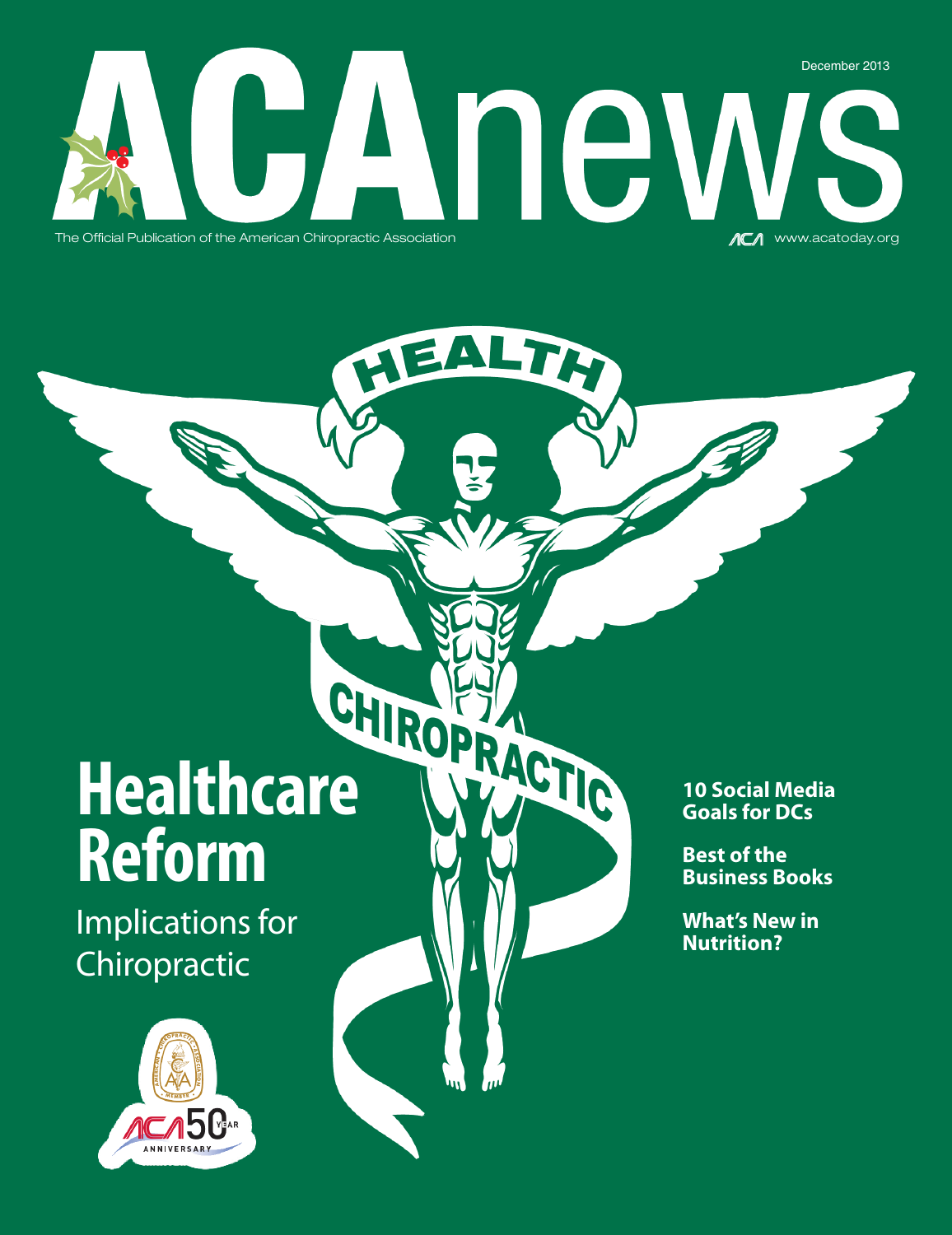

# **Healthcare Reform**

## Implications for Chiropractic

By James J. Lehman, DC

Earlier this year, Daren Anderson, MD, and I discussed healthcare reform, primary care teams and the integration of chiropractic services into the healthcare system as valuable members of the medical team with ACA News readers.<sup>1</sup> Since that time, the government of the United States was shut down for 16 days in an attempt to delay healthcare reform and defund the Affordable Care Act.<sup>2</sup> Yet the Health Insurance Marketplace is open with the task of finding quality health coverage for Americans through private companies.<sup>3</sup> Affordable Care Act funding continues as the law of the land.<sup>4</sup>

### **Ware follows** is information regarding healthcare reform and suggestions for those chiropractic physicians interested in joining the healthcare delivery systems of the 21st century as valuable members of healthcare teams within coordinated care organizations.

#### **Healthcare Reform**

Healthcare reform is not a new concept. In the late 1800s, 11 industrial nations developed social/national insurance. Theodore Roosevelt, the 26th U.S. president, unsuccessfully supported progressive healthcare reform during 1912.

Former Kansas Sen. Bob Dole (R) expressed his concerns regarding our healthcare crises more than 40 years ago. Subsequently, he supported healthcare reform with Sen. Tom Daschle (D), urging "the joint leadership to get together for America's sake."*<sup>5</sup>*

President Bill Clinton introduced the Health Security plan on Sept. 23, 1993. One year later, healthcare reform died a quiet death.<sup>6</sup>

President Obama signed into law the Patient Protection and Affordable Care Act (H.R. 3590) and the Health Care Education and Reconciliation Act (H.R. 4872) — together known as the Affordable Care Act (ACA) — on March 23, 2010.

#### **Affordable Care Act**

The government promulgates the notion that the ACA will provide Americans with better health security by putting in place comprehensive health insurance reforms that will:

- Expand coverage;
- Hold insurance companies accountable;
- Lower healthcare costs:
- Guarantee more choice; and
- $\blacktriangleright$  Enhance the quality of care for all Americans.<sup>7</sup>

Despite public perception, it is a fact that the healthcare system in the United States does not deliver the most salubrious care. The United States has a higher rate of medical mistakes, medication errors or lab errors than Canada, Australia, New Zealand, Germany and the United Kingdom.8 In reality, the American healthcare system has been broken for years.9 It remains the most expensive healthcare system in the world and spends more per capita on healthcare than all other countries in the world. Healthcare spending per capita in the United States in 2006 (\$6,714) was more than twice the median per capita expenditure of the 30 Organisation for Economic Co-operation and Development (OECD) industrialized countries (\$2,880),

James J. Lehman, DC, MBA, FACO, is the director of the Health Sciences Postgraduate Education Department at the University of Bridgeport.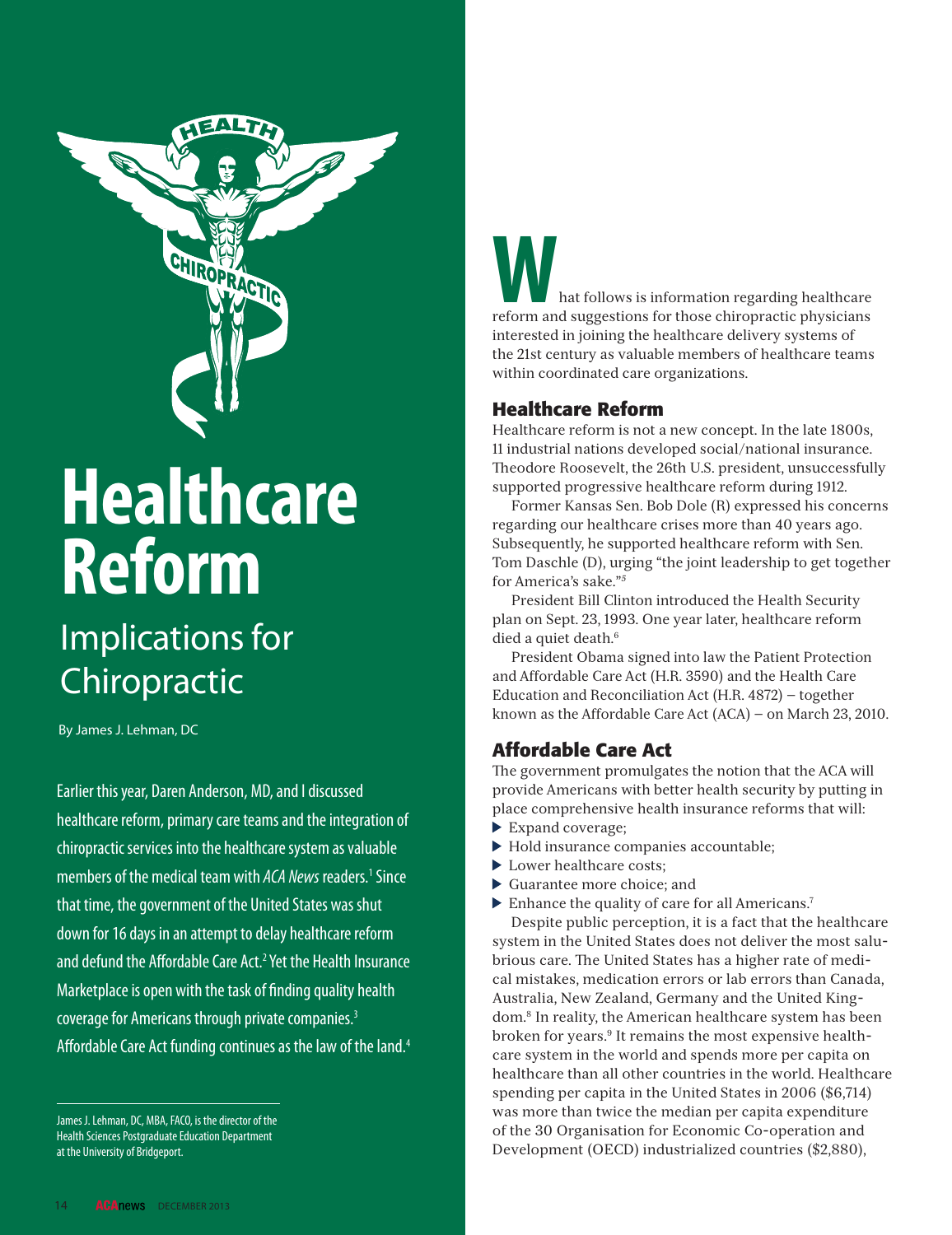and 50 percent greater than Norway (\$4,520), the second-highest spending country.<sup>10</sup>

By January 2015, the ACA intends to modify the reimbursement model for healthcare by rewarding the delivery of high-quality care and reducing use of the fee-forservice payment approach. Healthcare systems will be required to create innovative delivery systems with a coordinated model that reduces costs while delivering high-quality care across a continuum of care. At this time, two delivery systems, the Patient-Centered Medical Home (PCMH) and the Accountable Care Organization (ACO), are the front-runners in coordinating care.

 *-e Agency for Healthcare Research and Quality recognizes that revitalizing the Nation's primary care system is foundational to achieving high-quality, accessible,*  efficient health care for all Americans. The primary care *medical home, also referred to as the patient centered medical home (PCMH), advanced primary care, and the healthcare home, is a promising model for transforming the organization and delivery of primary care.*<sup>11</sup>

*Coordinated care makes a healthy community. That's why we're letting providers know how they can join together to form Accountable Care Organizations (ACOs) and why we're changing how we reimburse providers – by rewarding them for working together.*<sup>12</sup>

As implementation of the most significant American healthcare law since 1965 moves forward with insurance exchange enrollments, the Kaiser Family Foundation reports that the public trusts that doctors and nurses will be able to provide information about healthcare reform.<sup>13</sup> Yet, many physicians claim to be confused with how ACA's policies will affect them.14

#### **Health Insurance Marketplace (Exchanges)**

-e open enrollment for affordable health insurance began on Oct. 1, 2013 and ends on March 31, 2014. Marketplace coverage starts Jan. 1, 2014. It is estimated that almost 30 million Americans will acquire ACA coverage by 2019. Although individuals with health insurance are not required to apply for marketplace insurance, everyone may investigate through the application process in every

state. Enrollment is not required with application. If people are not satisfied with their current coverage, they may enroll.

During the first week of enrollment:

- ▶ 28,699 people enrolled in California;
- ▶ 17,300 people enrolled in Kentucky;
- More than 40,000 people enrolled in New York;
- $\blacktriangleright$  More than 9,400 people enrolled in Washington.<sup>15</sup>

Individuals who are without health insurance by Jan. 1, 2014, will be penalized unless an exemption is obtained. The penalties may be assessed monthly or appear on year-end IRS returns. Those Americans covered by Medicare, Medicaid, CHIP, any job-based plan, any self-purchased plan, COBRA, retiree coverage, TRICARE, VA health coverage or other health coverage are not required to purchase Marketplace health insurance during 2014. The Marketplace insurance plans are offered by state, federal or jointly operated exchanges. The State Health Insurance Marketplace website **(***healthcare.gov*) offers directions for application.

#### **Benefits of the Affordable Care Act**

The Department of Health and Human Services (HHS) considers ten essential health benefits that the ACA requires all new individual and small group insurance companies to cover without annual dollar caps. Every practicing chiropractic physician should consider chiropractic to be essential to the health of patients, but does HHS? Although the government does not specifically mention individual professions or disciplines, it appears that chiropractic would fit in more than one of the categories.

- Essential health benefits are:
- 1. ambulatory patient services;
- 2. emergency services;
- 3. hospitalization;
- 4. maternity and newborn care;
- 5. mental health and substance use disorder services, including behavioral health treatment;
- 6. prescription drugs;
- 7. rehabilitative and habilitative services and devices;
- 8. laboratory services;
- 9. preventive and wellness services and chronic disease management; and
- 10. pediatric services, including oral and vision care.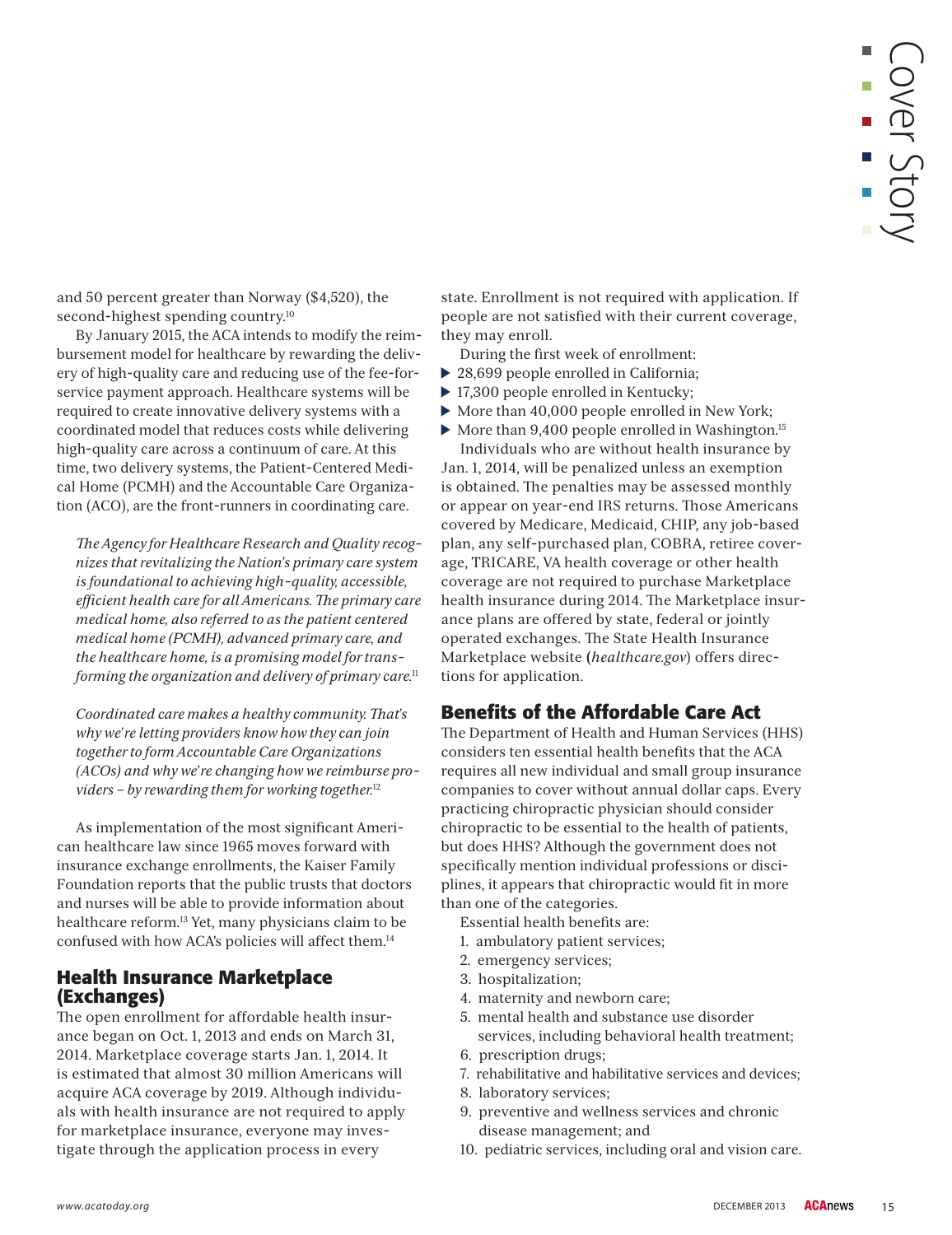*Insurance policies must cover these benefits in order to be certified and offered in the Health Insurance Marketplace. States expanding their Medicaid programs must provide these benefits to people newly eligible for Medicaid.*<sup>16</sup>

#### **National Prevention Strategy**

The National Prevention Strategy was published in June 2011. It is proclaimed to be "America's Plan for Better Health and Wellness." The strategy has been charged with moving America from a system of sick care to one based on wellness and prevention. Integrated healthcare, defined as a coordinated system that integrates evidencebased CAM providers into healthcare delivery systems and primary care facilities within community health centers, is expected to reduce pain and disability. Research will determine the effectiveness of CAM interventions and identify the best methods to integrate them into clinical environments to prevent disease and disability.<sup>17</sup>

#### **Essential Health Benefits**

The most obvious essential benefits of chiropractic services would be ambulatory patient services and chronic disease management. Most specifically, doctors of chiropractic (DCs) should be the providers of choice for the evaluation and management of chronic pain caused by neuromusculoskeletal conditions. Medical training does not properly train primary care providers to evaluate and manage complex pain conditions caused by neuromusculoskeletal disease.18 It has been my experience at the Community Health Center, Inc. in Connecticut<sup>19</sup> and the Lovelace Medical Center in New Mexico<sup>20</sup> that primary care providers are amenable to referring patients with neuromusculoskeletal pain conditions to chiropractic physicians integrated into the healthcare system.

The Institute of Medicine offers a definition of primary care that mentions addressing a large majority of personal healthcare needs:

 *Primary care is the provision of integrated, accessible health care services by* clinicians *who are accountable for addressing a large majority of personal health care needs, developing a sustained partnership with patients, and practicing in the context of family and community.*<sup>21</sup>

#### **Coordinated Care Organizations: The Future**

The ACA claims that coordination of care improves health, which justifies rewarding providers that work together in ACOs and PCMHs. Kathleen Sebelius, secretary of the Department of Health and Human Services (HHS), wrote on the Health Affairs blog that our current healthcare system does not incentivize quality or efficiency, but pays providers for the quantity of care, not the quality of care.<sup>22</sup> She also announced that  $32$  leading healthcare organizations from across the country participate in a new Pioneer ACO initiative made possible by

ACA. The Pioneer ACO initiative encourages primary care doctors, specialists, hospitals and other caregivers to provide better, more coordinated care.23

The healthcare organizations and providers participating in the Pioneer ACO initiative included five types of organizations:

- ACO professionals in group practice arrangements;
- Networks of individual practices of ACO professionals;
- Partnerships or joint venture arrangements between hospitals and ACO professionals (including hospitals employing ACO professionals);
- Federally qualified health centers (FQHC); and
- $\blacktriangleright$  ACOs.

#### **ACOs**

HHS Secretary Kathleen Sebelius established in 2011 a shared savings program that promotes accountability for a patient population while coordinating items and services and encouraging investments in infrastructure and redesigned care processes for high-quality and efficient service delivery.

The ACA authorizes use of ACOs to improve the safety and quality of care and reduce healthcare costs in Medicare. The ACO program – a voluntary program – began on Jan. 1, 2012. This is not a demonstration project or pilot. It creates a new entity, an ACO that can directly contract with Medicare.

An ACO, as defined by the Centers for Medicare and Medicaid Services (CMS), refers to a group of providers and suppliers of services (e.g., hospitals, physicians and others involved in patient care) that will work together to coordinate care for the patients they serve under original Medicare (i.e., those who are not in a Medicare Advantage private plan). The goal of an ACO is to deliver seamless, high-quality care for Medicare beneficiaries, while improving quality and lowering costs. The ACO would be a patientcentered organization where the patient and providers are true partners in care decisions. Participation in an ACO is purely voluntary.

Although the ACO provisions under ACA are intended for Medicare, state Medicaid programs can enter into an ACO-type contract with a commercial insurer. Several states — Colorado, Maryland, Massachusetts, Minnesota, New Jersey, Oregon, Vermont and Washington — are pilot testing or encouraging the establishment of ACOs.

- **Requirements for ACO** status are that the ACO: cost and overall care of the Medicare fee-for-service beneficiaries assigned to it.
- shall enter into an agreement with the Secretary to participate in the program for not less than a threeyear period.
- shall have a formal legal structure that would allow the organization to receive and distribute payments for shared savings.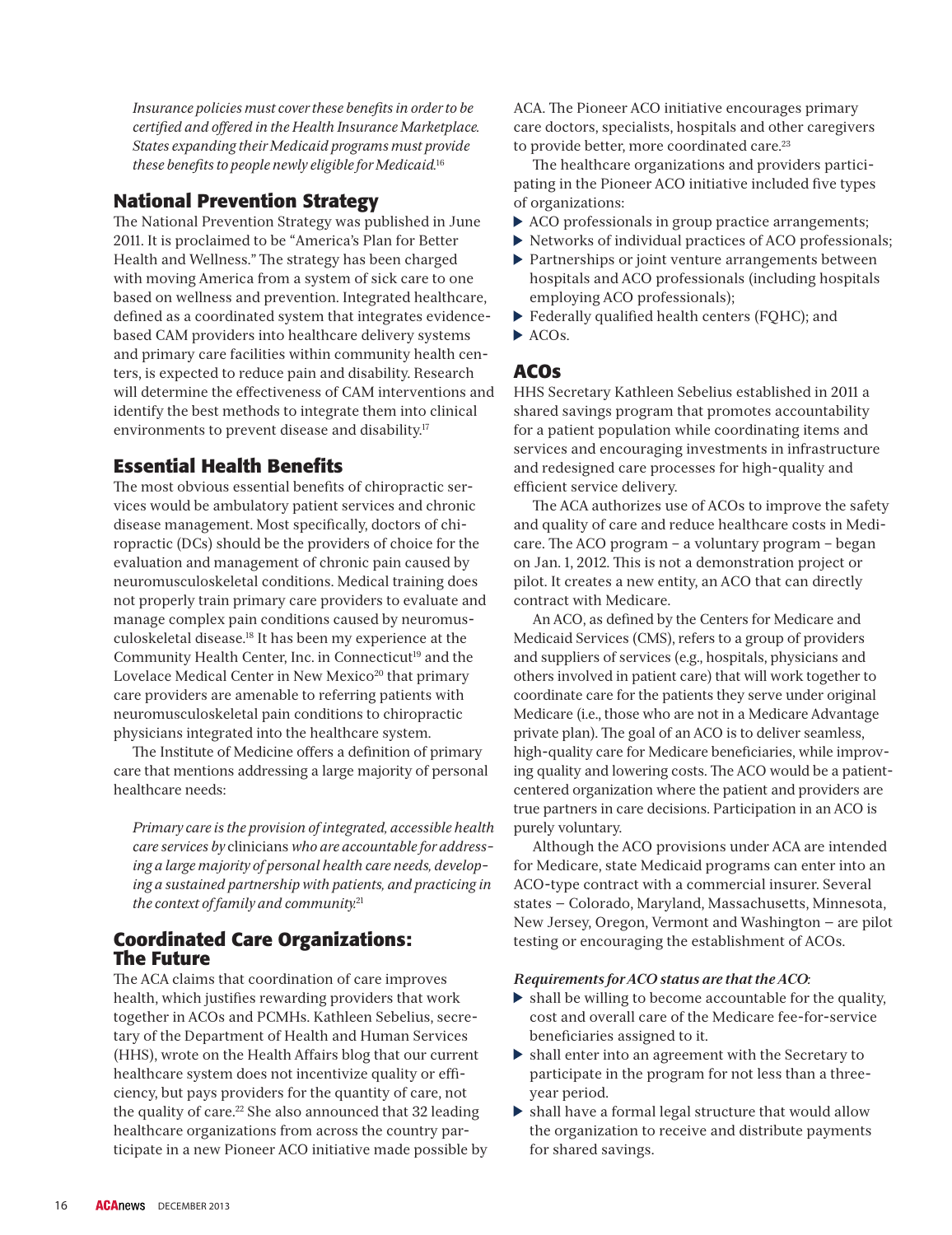- shall include primary care ACO professionals that are sufficient for the number of Medicare fee-for-service beneficiaries assigned to the ACO.
- shall have at least 5,000 such beneficiaries assigned to it.
- $\triangleright$  shall provide the secretary with such information regarding ACO professionals participating in the ACO as the secretary determines necessary to support the assignment of Medicare fee-for-service beneficiaries to an ACO.
- shall have in place a leadership and management structure that includes clinical and administrative systems.
- shall define processes to promote evidence-based medicine and patient engagement, report on quality and cost measures, and coordinate care, such as through the use of telehealth, remote patient monitoring and other such enabling technologies.
- shall demonstrate to the secretary that it meets patient-centeredness criteria.
- participant cannot participate in other Medicare shared-savings programs.
- $\blacktriangleright$  entity is responsible for distributing savings to participating entities.
- $\triangleright$  must have a process for evaluating the health needs of the population it serves.<sup>24</sup>

#### **Patient Centered Medical Homes**

The PCMH is a health care setting that facilitates partnerships between individual patients and their personal physicians and, when appropriate, the patient's family. Care is facilitated by registries, information technology, health information exchanges and other means to ensure that patients get the indicated care when and where they need and want it in a culturally and linguistically appropriate manner.25 Under that definition, would it not be appropriate for DCs to be members of the PCMH primary care team?

-e Agency for Healthcare Research and Quality provides information and guidance for anyone with an interest in learning more about primary care and the PCMH.<sup>26, 27</sup>

#### **Community Health Centers**

The "Community Health Center," "Federally Qualified Health Center" or "Health Center" model is unique and emphasizes quality,<sup>28</sup> access and cost-effectiveness. Health centers aim to make a difference by raising the standard of chronic care, $29, 30$  reducing disparities in healthcare, $31$  producing healthier babies $32$  and saving dollars<sup>33</sup> without sacrificing quality.<sup>34</sup> This vision is expected once access for all Americans becomes a reality, with a healthcare system in which every person in America has access to comprehensive primary healthcare, regardless of ability to pay, while at the same time the cost of care actually goes down.35

"The community health center model has proven effective not only in increasing access to care, but in improving health outcomes for the often higher-risk populations they serve." *Institute of Medicine*<sup>36</sup>

It has been predicted that the number of uninsured Americans will reach 60 million by 2020.<sup>37</sup> I expect that the 1,200-plus health centers (7,000 locations) in the United States will be asked or expected to expand coverage from 18 million to 60 million Americans with the number of community health center primary care sites increasing and serving more than 7,000 communities. DCs should realize that community health centers are a critical part of the health care delivery system, which will provide primary care services and control referrals to specialists.

#### **Primary Care 2025**

The Institute for Alternative Futures (IAF), with support from the Kresge Foundation, developed a project to consider the range of forces, challenges and opportunities shaping primary care in the United States and published "Primary Care 2025: A Scenario Exploration." The IAF has performed similar work for the chiropractic profession with its publication of "Chiropractic 2025: Divergent Futures."<sup>38</sup> The four primary care scenarios attempt to clarify the uncertain future of primary care in a time of great flux.<sup>39</sup> These two publications, if read and discussed by DCs, will shine some light on the future of our profession.

#### **What Does This Mean for DCs?**

The passage of the ACA has created an entirely new healthcare system that aims to promote integrated, holistic, patient-centered and evidence-based primary care. In particular, this healthcare reform law highlights the need for wellness and prevention of disease in the National Prevention Strategy. This strategy implies that community health centers, PCMHs and ACOs across the country will be more receptive to the integration of chiropractic into their primary care facilities and health centers to enhance patient access to affordable, safe and effective healthcare services.<sup>40</sup> Thousands of chiropractic physicians could help to fill the void in primary care facilities caused by the shortage of primary care physicians.

#### **Credentialing**

In order to provide chiropractic services (medical privileges) within a coordinated care organization, a credentialing of providers occurs. The medical staff credentialing process at Community Health Center Inc. requires the University of Bridgeport College of Chiropractic faculty to possess the minimum qualifications:

Board Certification in Chiropractic Specialty (BCSP);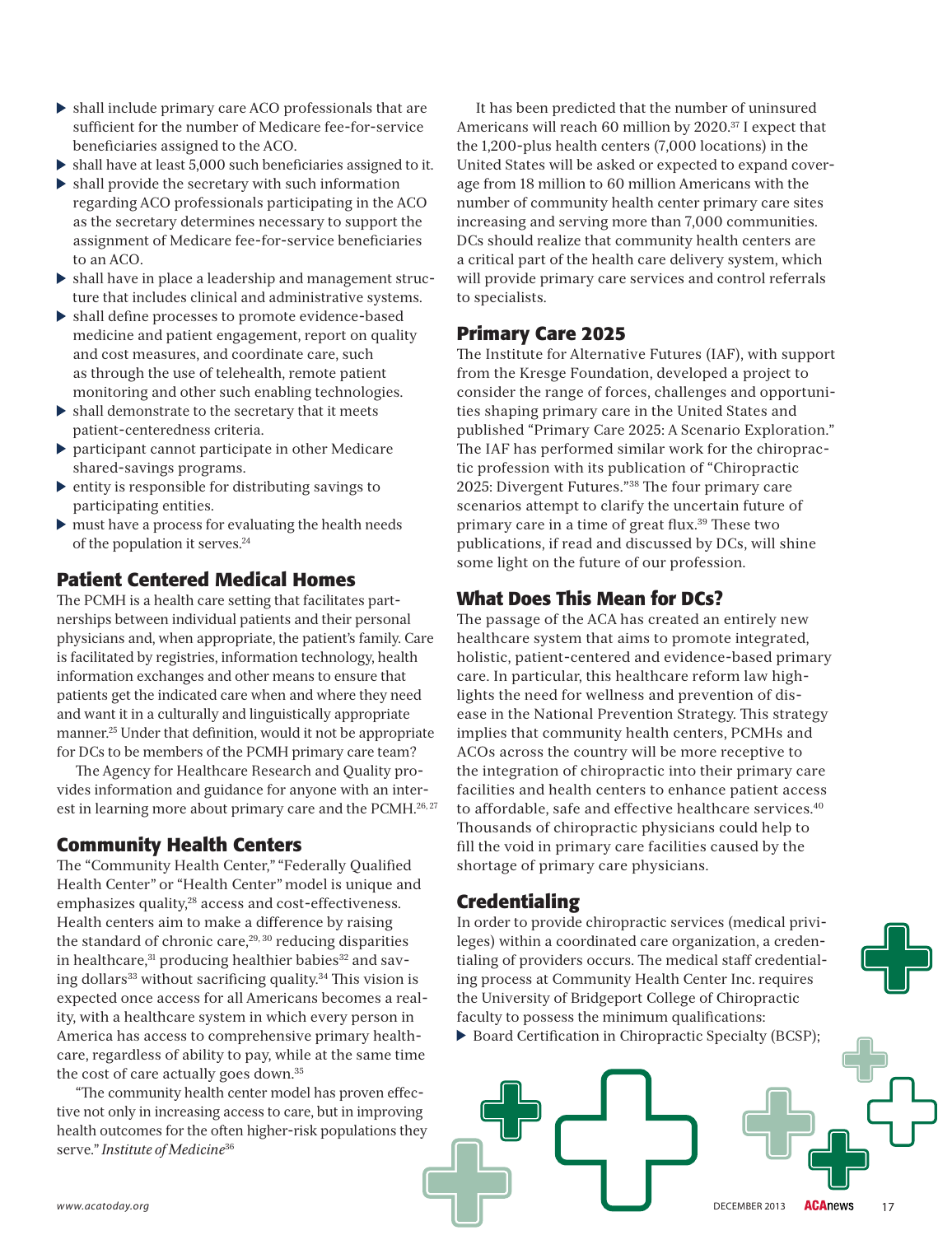- ▶ Teaching experience;
- License to practice chiropractic in Connecticut; and
- Professional liability insurance.

#### **Privileges**

Based upon the DC's scope of practice, education and training, a list of privileges is granted by the medical review committee. For example, as a board-certified chiropractic orthopedist, I am granted privileges to perform evaluation and management of children and adults of all ages for neuromusculoskeletal conditions, perform soft tissue treatments and manual medicine procedures in a federally qualified health center, which is also a PCMH. I could have requested physical medicine procedures or others that are encompassed in my scope of practice and training.

#### **Coordinated Care Organization Entry**

If you are interested in becoming a healthcare provider within a coordinated care organization, then first perform an environmental scan. Ask the medical doctors within your network what they know about ACOs. Most important, find out if the hospitals are forming their own coordinated care organizations. Hospitals frequently purchase medical practices when they initiate the development of their ACOs.<sup>41</sup> If you have not developed a network of healthcare providers that collaborate, it is time you do so. It is essential you earn the trust of MDs, most especially primary care physicians who are willing to accept patient referrals and reciprocate.

Healthcare reform is forcing the healthcare system to coordinate care with the development of collaborative networks.42 If one of your network doctors is involved with a coordinated care organization, ask if you could become a provider. A hospital might be interested in purchasing your practice due to the shift toward payment for value and population health management.<sup>43</sup>

Your environmental scan should reveal the number of community health centers in your region. Introduce yourself to the facility manager, and discuss healthcare reform. It is important for you to advise manage-

> ment that chiropractic services are reimbursable through ACA. Although the state Medicaid program may not reimburse for chiropractic services, a federally qualified health center (FQHC) could petition for expansion of scope of reimbursement from HRSA. While many DCs may not appreciate the low fees normally paid to individual pro-

viders,44 an FQHC receives a more reasonable reimbursement. This summer, I was advised by a clinic manager of a community health center in New Mexico that her organization receives \$139 per visit for Medicaid patients, whereas reimbursement for private practice providers is significantly less.<sup>45</sup> A Rhode Island integrative healthcare pilot study is currently reimbursing chiropractic physicians \$55 per 30-minute visit.46

While primary care physician incomes average \$220,000 per annum, $47$  40 percent earn less than \$150,00048 and primary care-based nurse practitioners earn \$86,000.49 A board-certified chiropractor willing to become a full-time employee of a coordinated care organization should be properly compensated. Based upon experience, quality of care and productivity, it would be reasonable to seek a base salary of \$150,000 plus incentives and benefits.

-e Rhode Island integrative healthcare pilot discusses the significant costs of care incurred with the chronicpain patients being treated in the Medicaid population.

 *Also, in Rhode Island, the typical Medicaid patient today*  costs around \$235 per member per month. The expendi*tures for the costliest chronic pain population, the "Communities of Care" population, are approximately \$2,300 per patient per month. -is group consists of patients who accessed the emergency room at least four times in a*  given year and have very high pharma costs. Their rate of *increase is about 30 percent, so they're costing Medicaid ten times the typical cost of regular enrollees.*<sup>50</sup>

The Community Health Center Inc. "Chronic Pain" pilot study in Connecticut demonstrated very high degrees of satisfaction, with 98 percent of patients expressing satisfaction with chiropractic treatment. In addition, there was a statistically significant improvement in patients' ratings of their pain following treatment. It appears that integration of chiropractic services into coordinated care organizations to evaluate and manage chronic pain patients is reasonable.<sup>51</sup>

#### **Conclusions**

The integration of chiropractic services into coordinated care organizations as essential health benefits would complement the goal of healthcare reform: to provide affordable healthcare to all Americans. Chiropractic specialists should provide neuromusculoskeletal medicine services in order to reduce the suffering of patients with chronic pain due to musculoskeletal conditions. Chiropractors could provide primary care services within coordinated care organizations.